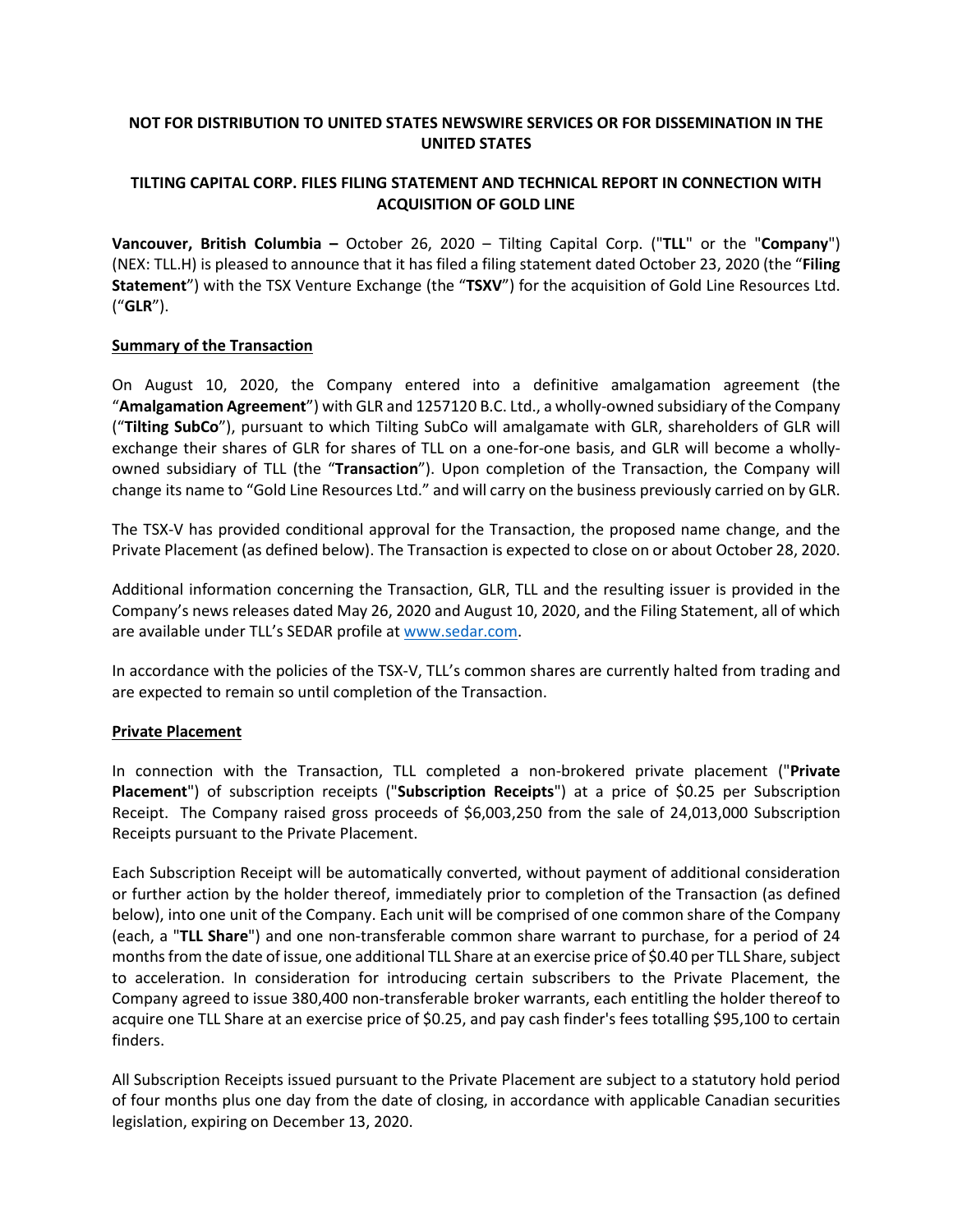Directors and officers of the Company purchased an aggregate of 40,000 Subscription Receipts under the Private Placement constituting, to that extent, a "related party transaction" under Multilateral Instrument 61-101 *Protection of Minority Security Holders in Special Transactions* ("**MI 61-101**"). The Company is relying on the exemptions from the valuation and minority shareholder approval requirements of MI 61-101 contained in sections 5.5(a) and 5.7(1)(a) of MI 61-101, as the fair market value of the participation in the Private Placement by insiders does not exceed 25% of the market capitalization of the Company, as determined in accordance with MI 61-101. The Company did not file a material change report more than 21 days before the expected closing of the Private Placement, which the Company deemed reasonable in the circumstances so that it could close the Private Placement as soon as practicable for sound business reasons.

# **About Gold Line Resources Ltd.**

GLR is focused on acquiring gold projects with exceptional exploration potential in the most prolific goldproducing regions of Sweden. GLR is working in one of the world's top mining jurisdictions and emerging exploration frontiers due to its strong mineral endowment, stable tenure, straightforward permitting, favorable tax regime and supportive geopolitical landscape.

GLR currently holds a prospective portfolio of five gold exploration projects in Sweden: one project is in the Skellefteå Belt of North Central Sweden and four projects, including the Långtjärn Property, are located within the Gold Line Mineral Belt of North Central Sweden. The projects are located on a 200 kilometer [km] Proterozoic greenstone-sedimentary belt that is host to multiple gold showings and deposits.

GLR intends to undertake significant exploration work on the Långtjärn Property, as recommended by the authors of the Technical Report (as defined below). For further information on the Långtjärn Property and the recommended exploration program, readers are referred to the technical report titled "*Technical Report for the Långtjärn Property, Northern Sweden*" dated effective June 30, 2020 (the "**Technical Report**"), prepared in accordance with NI 43-101 – *Standards of Disclosure for Mineral Projects* and the policies of the TSXV, which is available under the Company's SEDAR profile.

## **About Tilting Capital Corp.**

TLL is incorporated under the provisions of the *Business Corporations Act* (British Columbia) with its registered and head office in Vancouver, British Columbia. TLL is a "reporting issuer" in the provinces of Ontario, British Columbia and Alberta. For further information please contact:

Tilting Capital Corp. Adam Cegielski Chief Executive Officer Tel: (905) 510-8890

Gold Line Resources Ltd. Jordan Trimble Director [Tel: \(604\)](tel:(604)) 639-3856

Toby Pierce Director Tel: (604) 653-9718